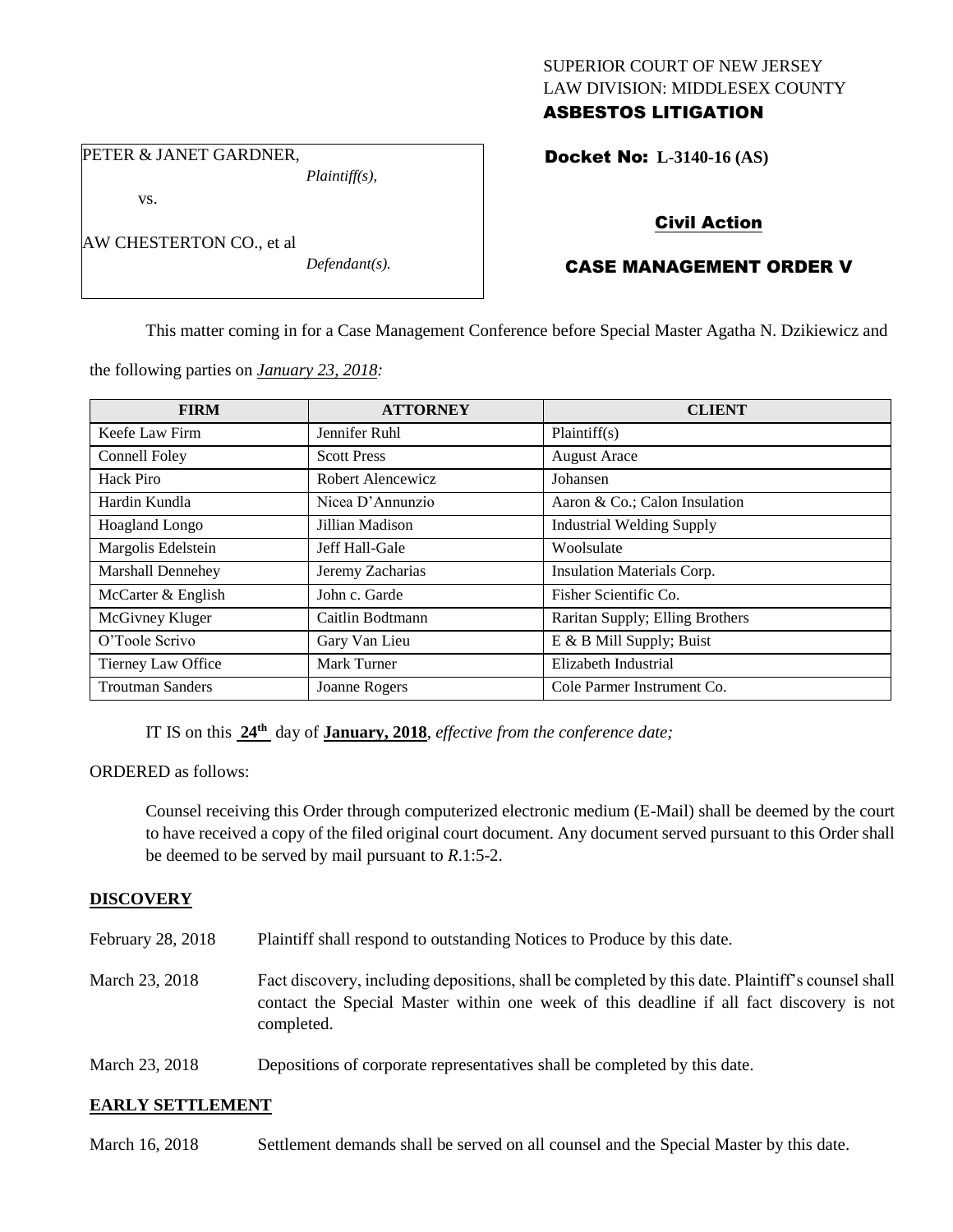## **SUMMARY JUDGMENT MOTION PRACTICE**

| March 16, 2018 | Plaintiff's counsel shall advise, in writing, of intent not to oppose motions by this date. |
|----------------|---------------------------------------------------------------------------------------------|
| March 30, 2018 | Summary judgment motions shall be filed no later than this date.                            |
| April 27, 2018 | Last return date for summary judgment motions.                                              |

#### **MEDICAL DEFENSE**

|                | of a joinder in an expert medical defense by this date.                                                                               |
|----------------|---------------------------------------------------------------------------------------------------------------------------------------|
|                | In addition, defendants shall notify plaintiff's counsel (as well as all counsel of record)                                           |
| June 29, 2018  | Defendants shall identify its medical experts and serve medical reports, if any, by this date.                                        |
| March 16, 2018 | Upon request by defense counsel, plaintiff is to arrange for the transfer of pathology specimens<br>and x-rays, if any, by this date. |
| March 16, 2018 | Plaintiff shall serve medical expert reports by this date.                                                                            |

#### **LIABILITY EXPERT REPORTS**

| May 15, 2018  | Plaintiff shall identify its liability experts and serve liability expert reports or a certified expert<br>statement by this date or waive any opportunity to rely on liability expert testimony. |
|---------------|---------------------------------------------------------------------------------------------------------------------------------------------------------------------------------------------------|
| June 29, 2018 | Defendants shall identify its liability experts and serve liability expert reports, if any, by this<br>date or waive any opportunity to rely on liability expert testimony.                       |

#### **ECONOMIST EXPERT REPORTS**

May 15, 2018 Plaintiff shall identify its expert economists and serve expert economist report(s), if any, by this date or waive any opportunity to rely on economic expert testimony.

June 29, 2018 Defendants shall identify its expert economists and serve expert economist report(s), if any, by this date or waive any opportunity to rely on economic expert testimony.

#### **EXPERT DEPOSITIONS**

July 20, 2018 Expert depositions shall be completed by this date. To the extent that plaintiff and defendant generic experts have been deposed before, the parties seeking that deposition in this case must file an application before the Special Master and demonstrate the necessity for that deposition. To the extent possible, documents requested in a deposition notice directed to an expert shall be produced three days in advance of the expert deposition. The expert shall not be required to produce documents that are readily accessible in the public domain.

#### **PRE-TRIAL AND TRIAL**

| March 22, 2018          | The settlement conference previously scheduled on this date is <b>cancelled</b> .                                                                                                                                                                                                                                                              |
|-------------------------|------------------------------------------------------------------------------------------------------------------------------------------------------------------------------------------------------------------------------------------------------------------------------------------------------------------------------------------------|
| July 18, 2018 @ 10:00am | Settlement conference. All defense counsel shall appear with authority to negotiate<br>settlement and have a representative authorized to negotiate settlement available by<br>phone. Any request to be excused from the settlement conference shall be made to the<br>Special Master no later than 4:00pm of the day prior to the conference. |